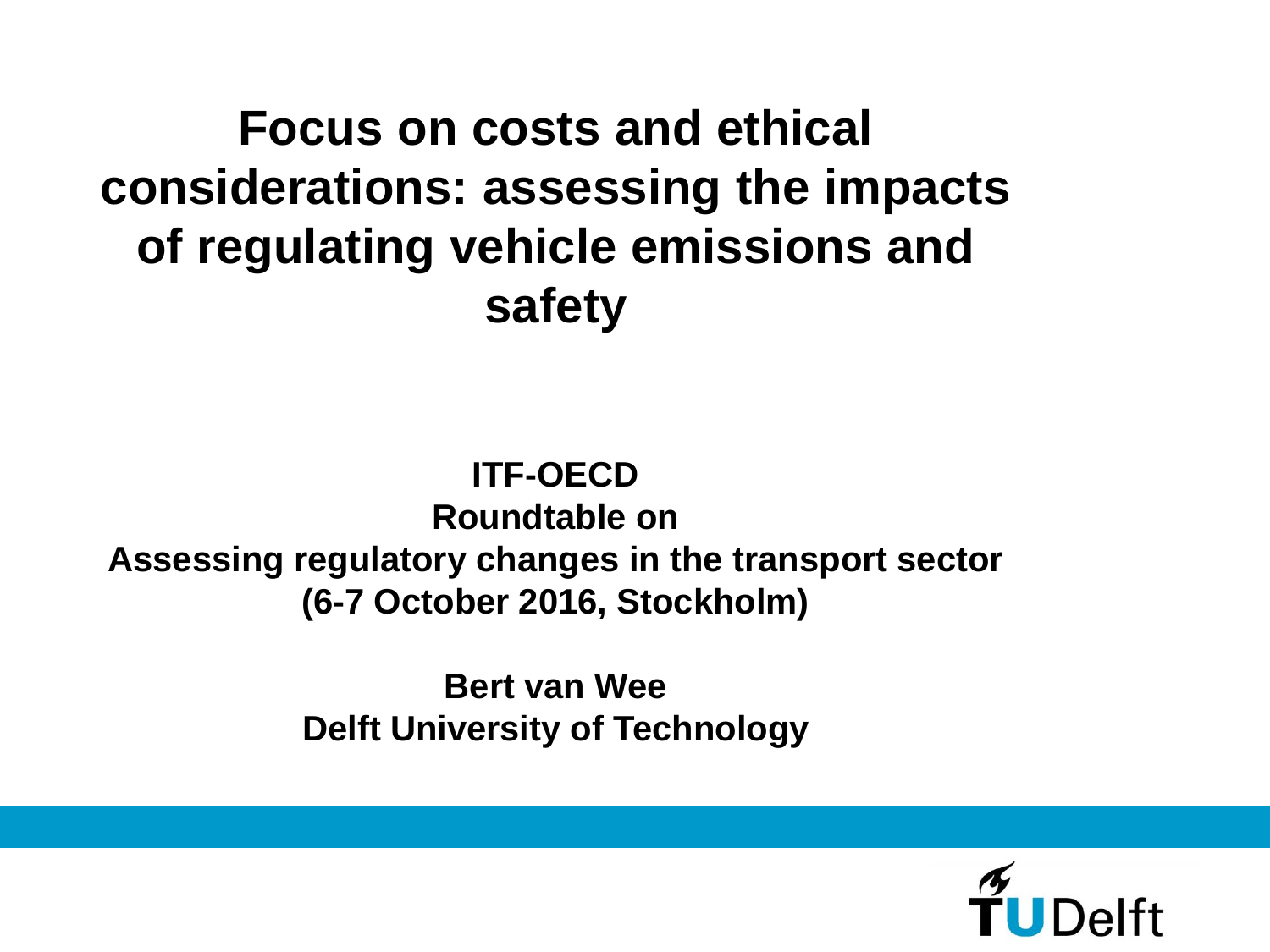|                                     |     | <b>Transport</b><br>volume | <b>Modal</b><br>split | <b>Technology</b> | Efficiency of<br>using<br>vehicles | <b>Driving</b><br>behavior |
|-------------------------------------|-----|----------------------------|-----------------------|-------------------|------------------------------------|----------------------------|
| <b>Regulation</b>                   |     | $\ast$                     | $\ast$                | $\ast$            |                                    | $\ast$                     |
| <b>Prices</b>                       |     | $\ast$                     | $\ast$                | $\ast$            | $\ast$                             | $\ast$                     |
| <b>Land-use planning</b>            |     | $\ast$                     | $\ast$                |                   |                                    | $\ast$                     |
| <i>infrastructure</i>               |     | $\ast$                     | $\ast$                |                   |                                    | $\ast$                     |
| <b>Marketing</b>                    |     |                            | $\ast$                |                   |                                    |                            |
| <b>Information</b><br>communication | and | $\ast$                     | $\ast$                |                   | $\ast$                             | $\ast$                     |

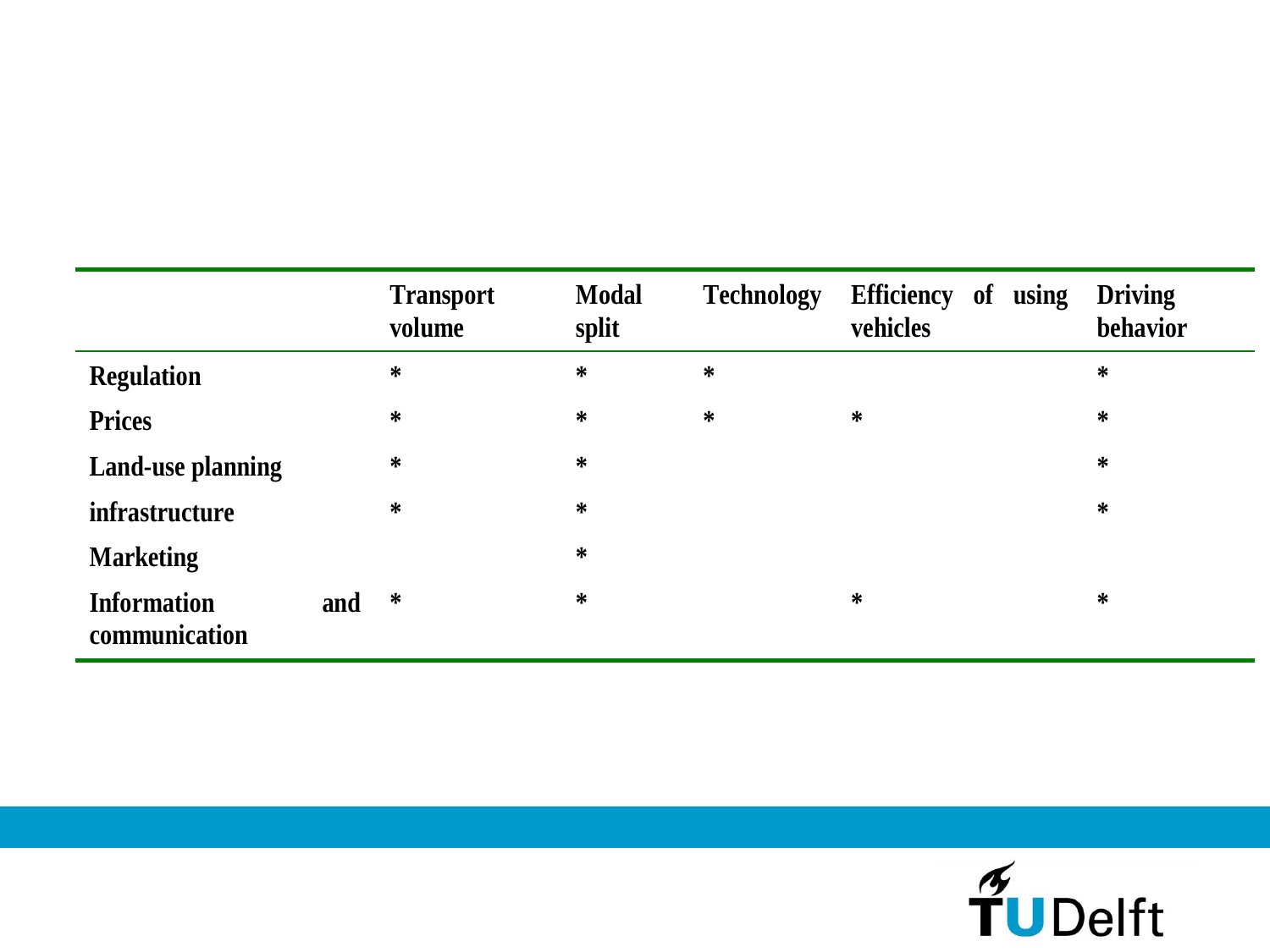#### Economists: often preference for pricing. But …



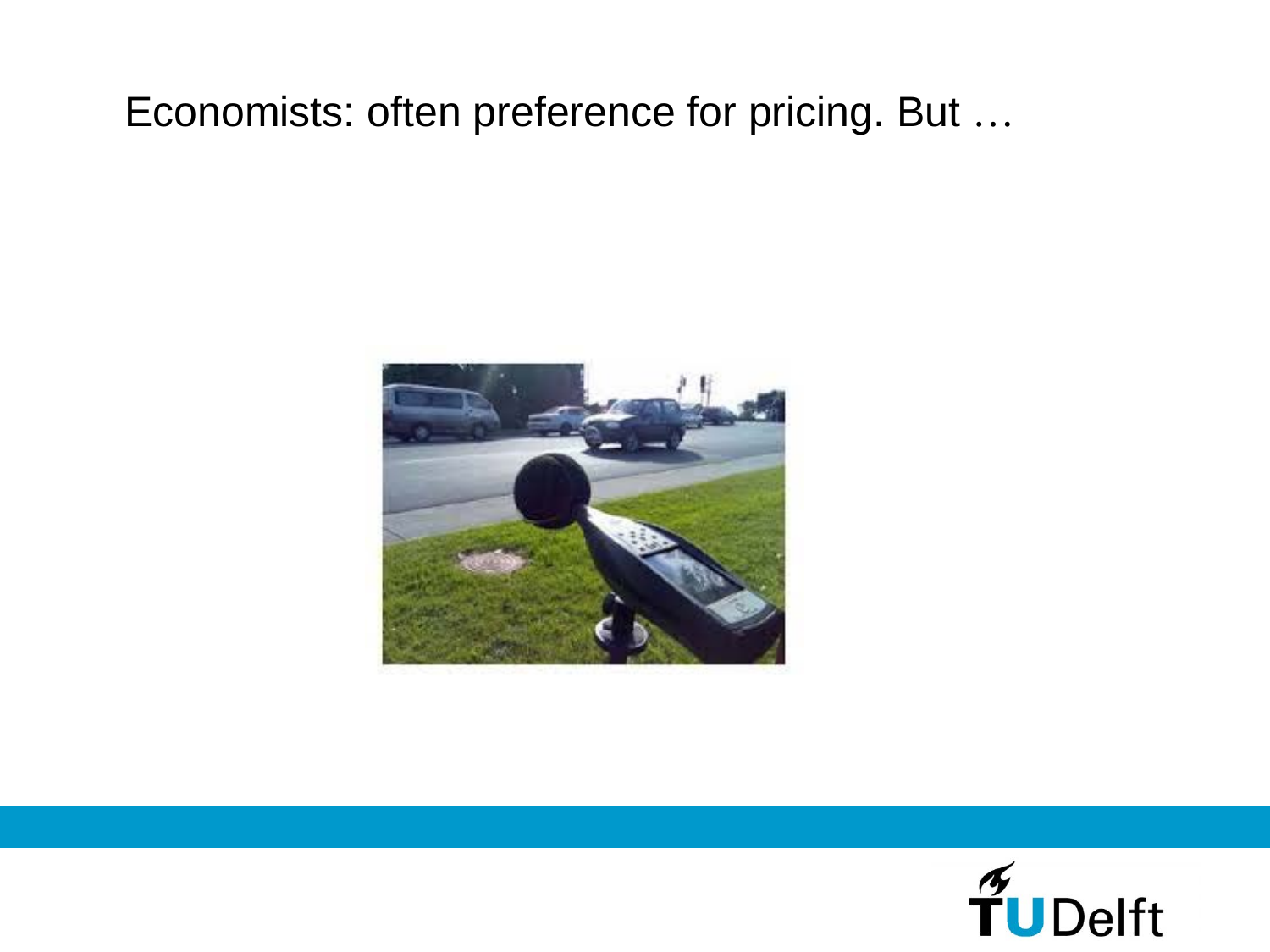Which project, policy?

Many countries: SCBA

Mainly: infrastructure, way less: regulations.

**This paper: discussion pros and cons SCBA for regulations**



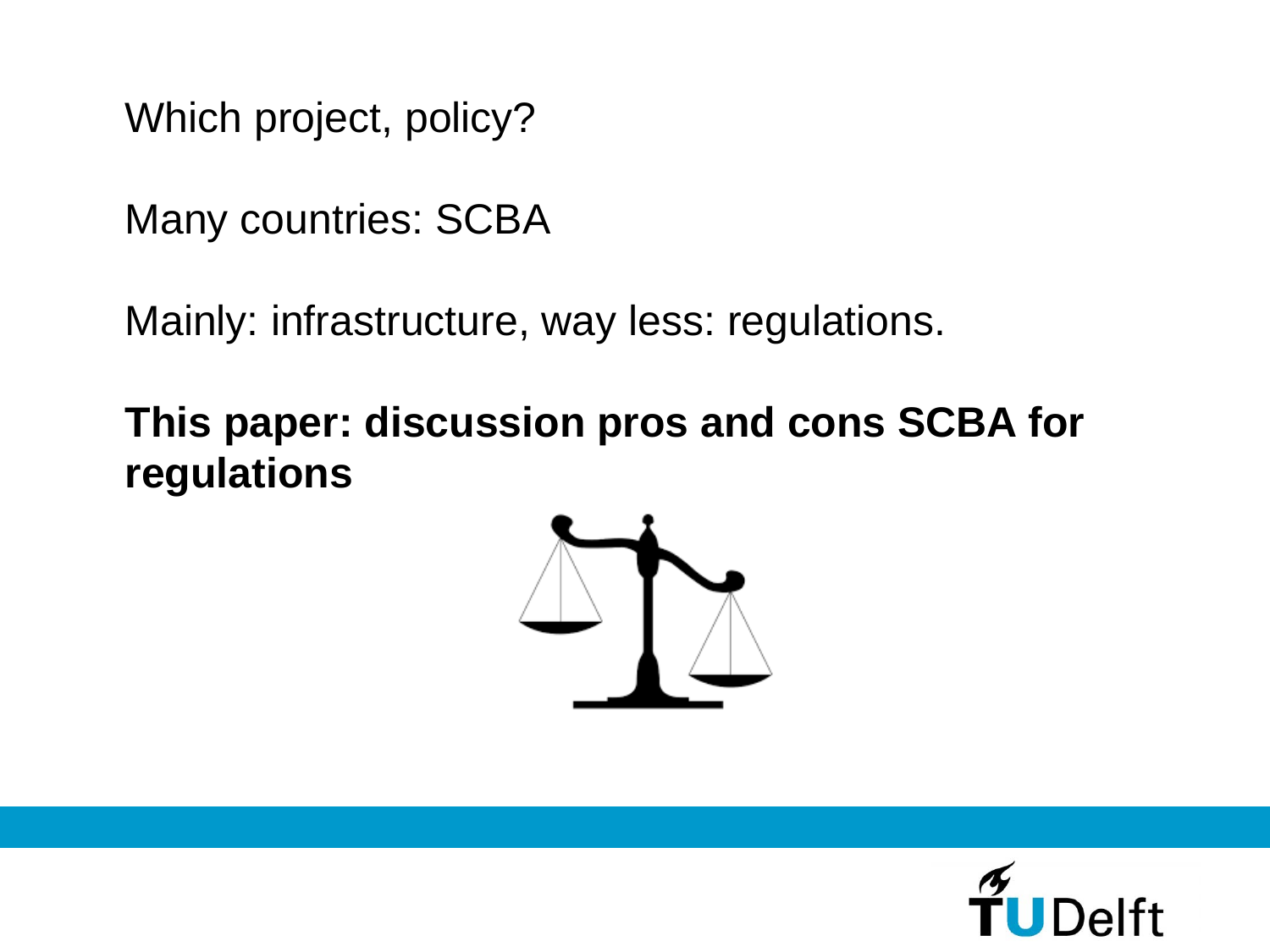# **Criteria for 'good' policies**

- effectiveness
- efficiency
- fairness/equity

Van Wee (2009)

- ease of implementation
- flexibility
- long term robustness

CBA: Efficiency. Effectiveness: implicitly.

Conclusion: not 'all you need to know'.

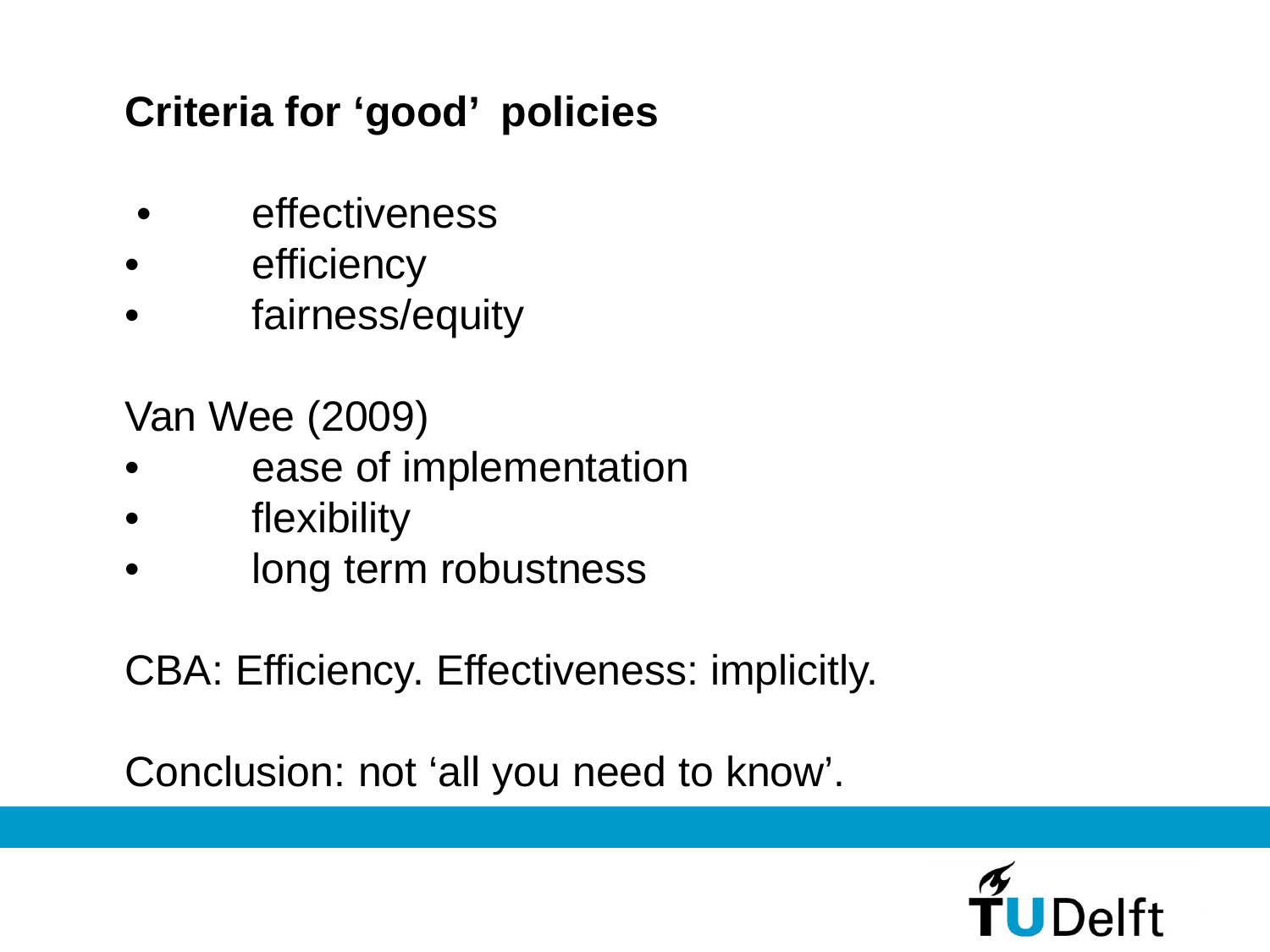## **REGULATIONS FOR SAFETY AND ENVIRONMENT AND THE USE OF CBA**

Focus of paper Vehicles, speeds







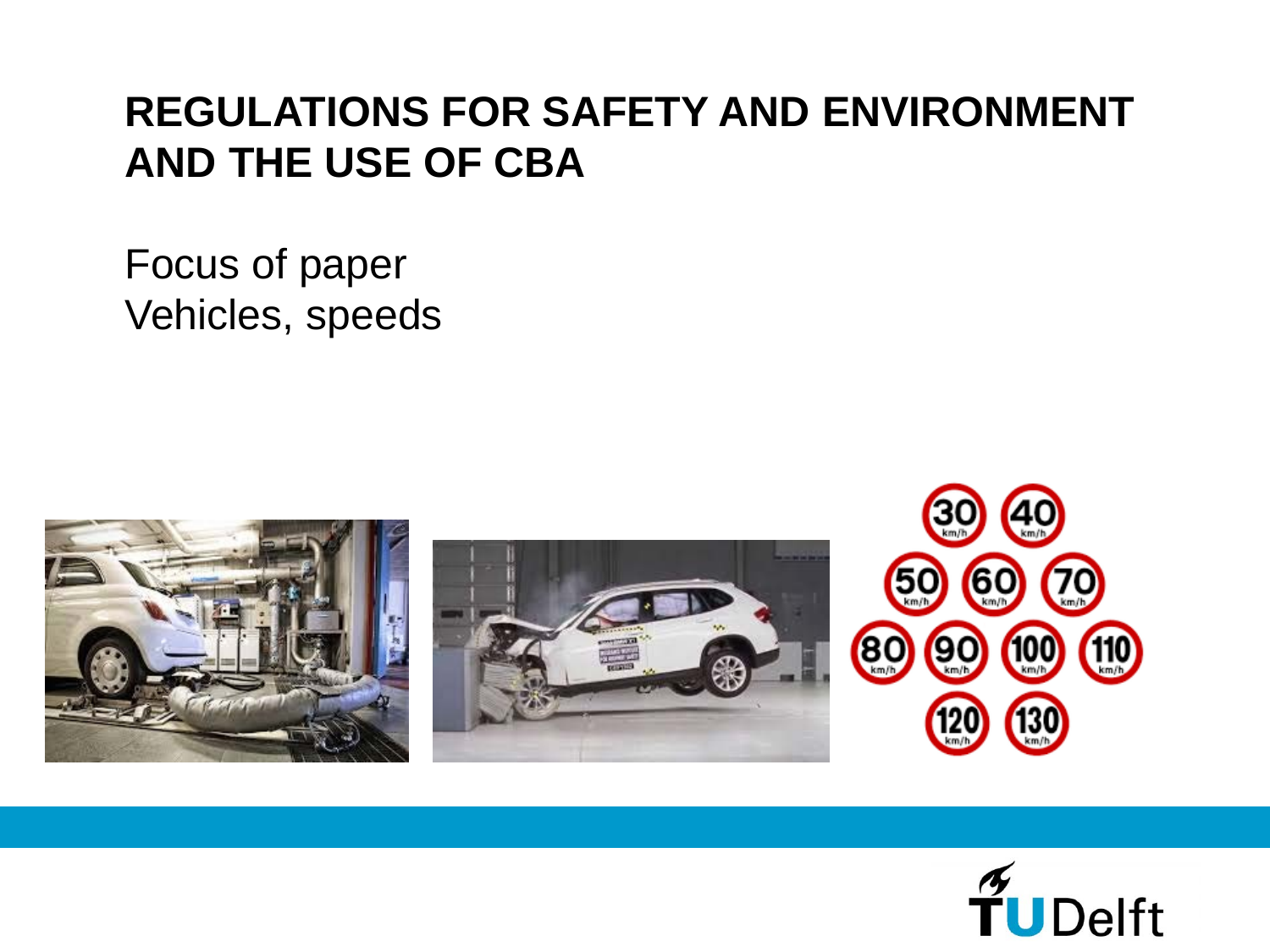# **DIRECT COSTS: CHALLENGES**

1. Unit costs change over time, mainly due to scale and learning effects



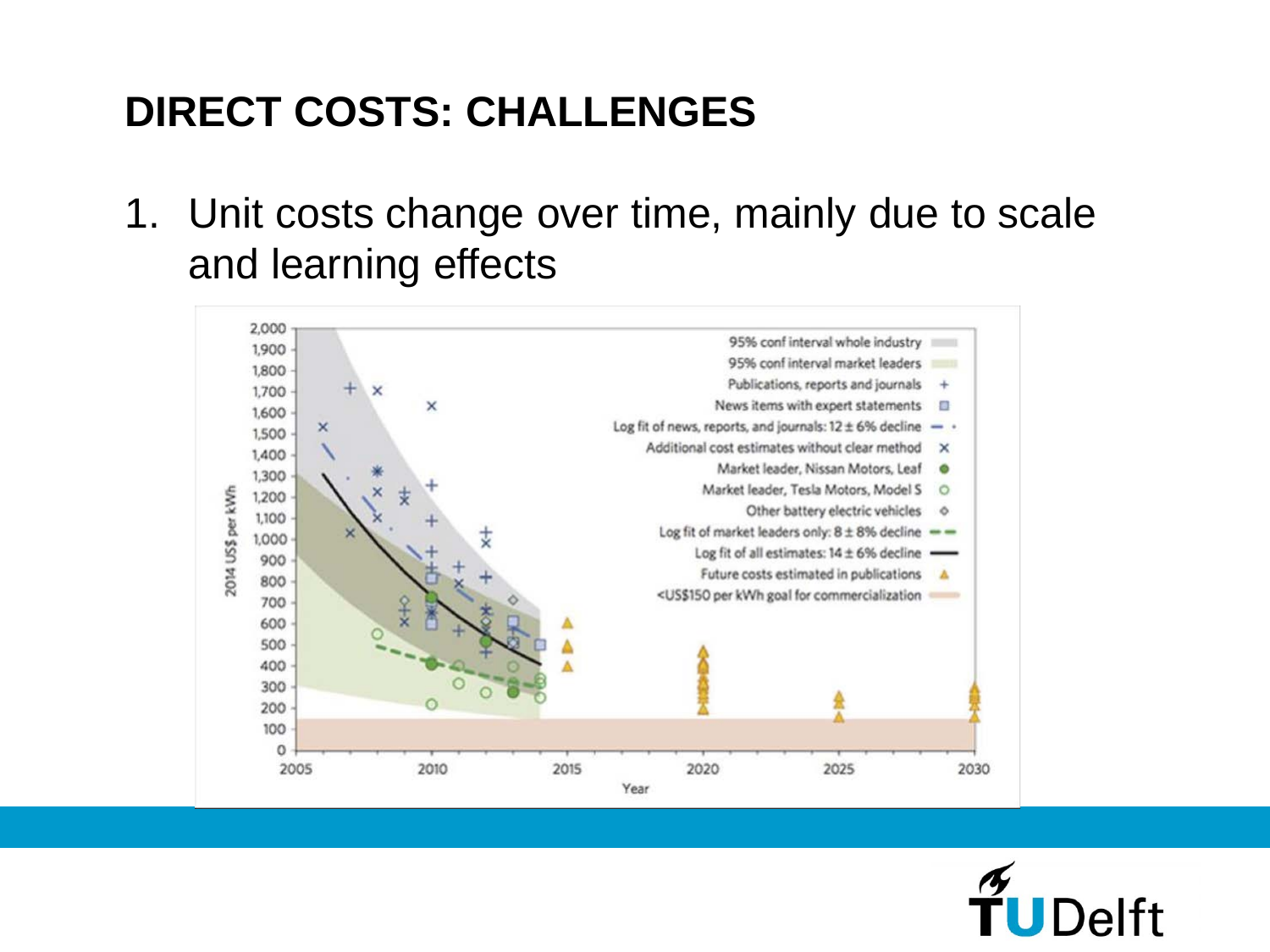- 2. Scale effects depend on regulations in other (groups of) countries
- 3. There are not general values for the decrease in the effects of scale and learning effects
- 4. The assumption of constant costs is almost per definition wrong

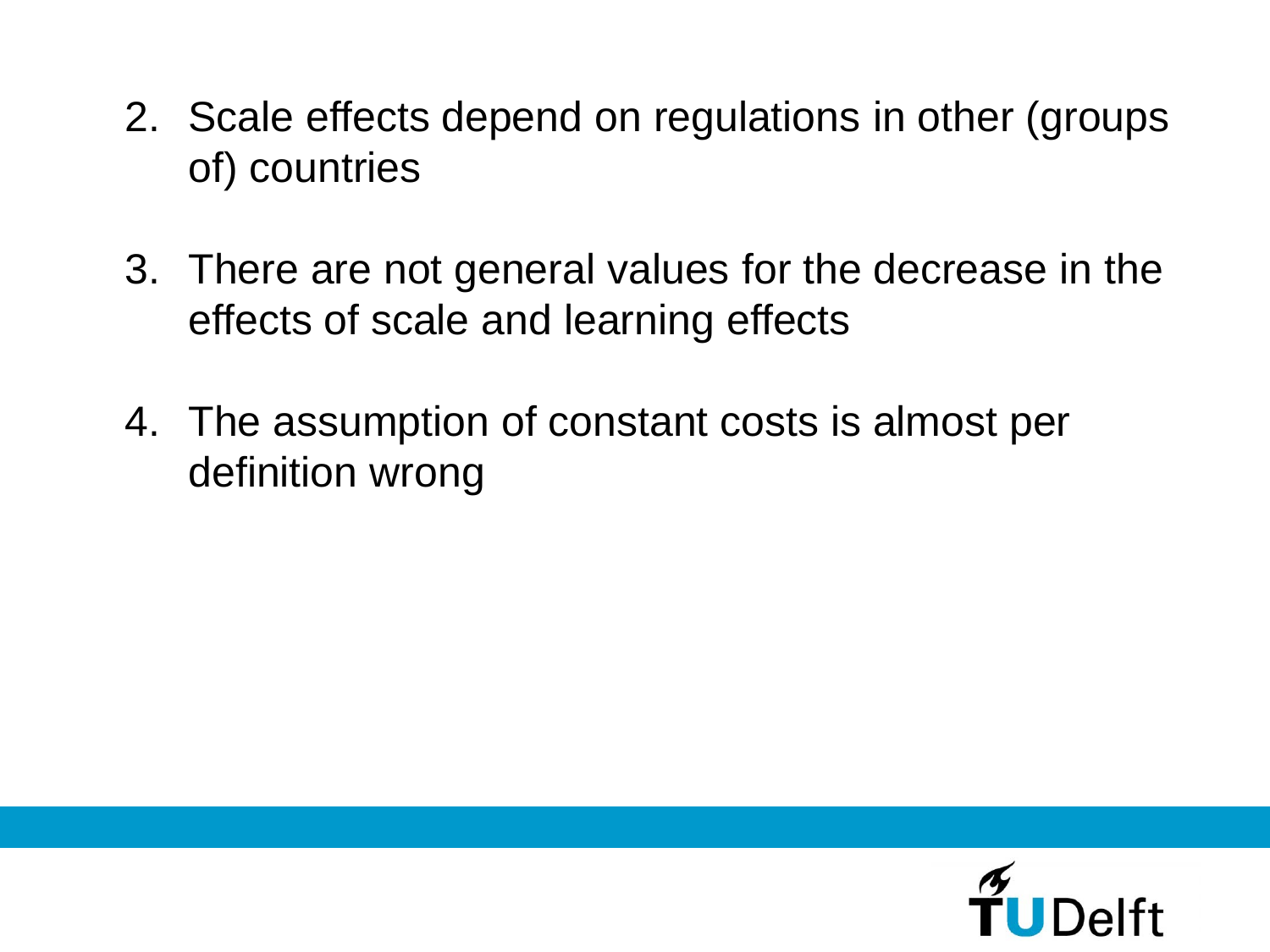#### 5. We need to know the alternative, the reference case





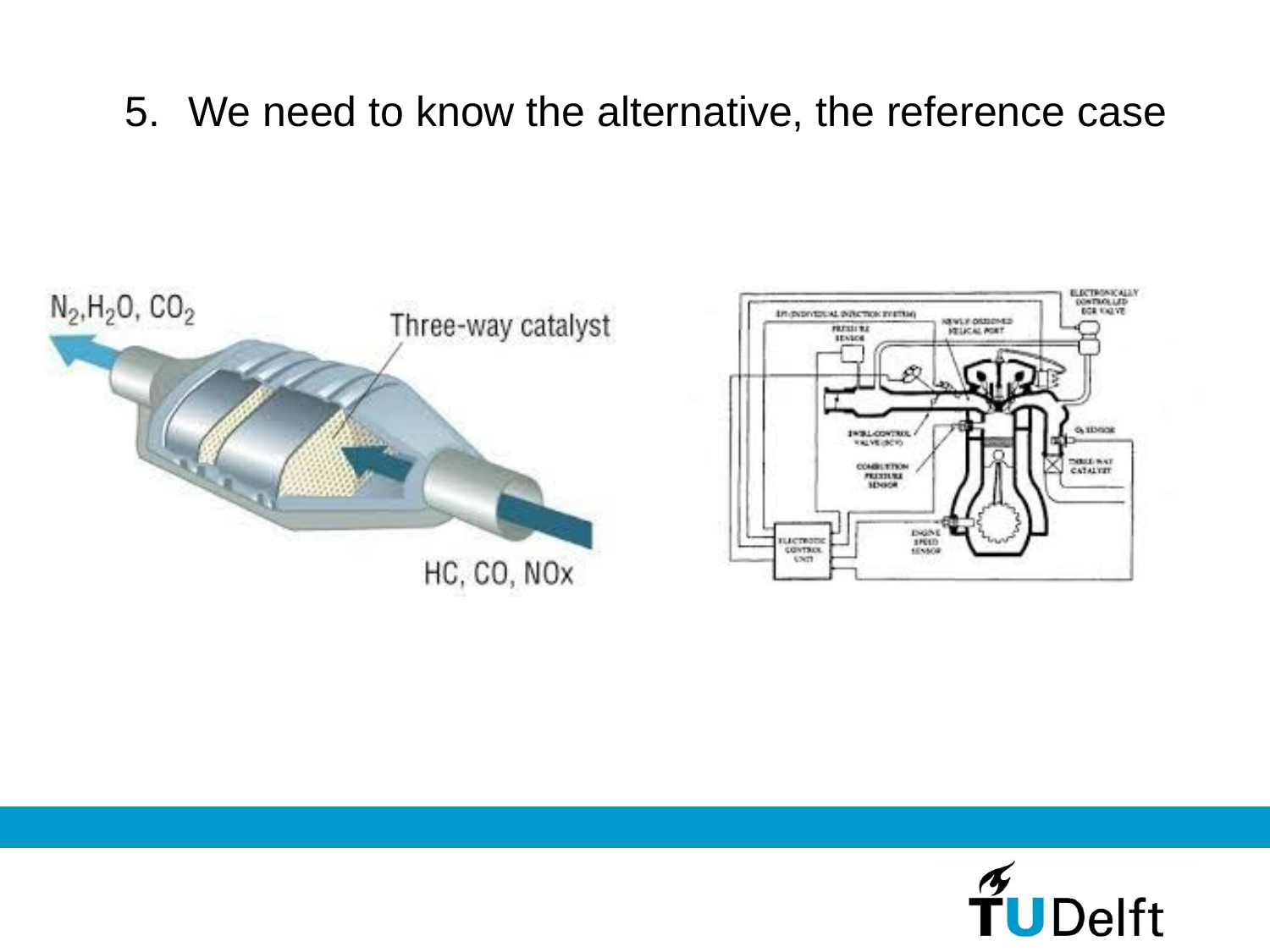6. Marginal costs should be considered, not total costs

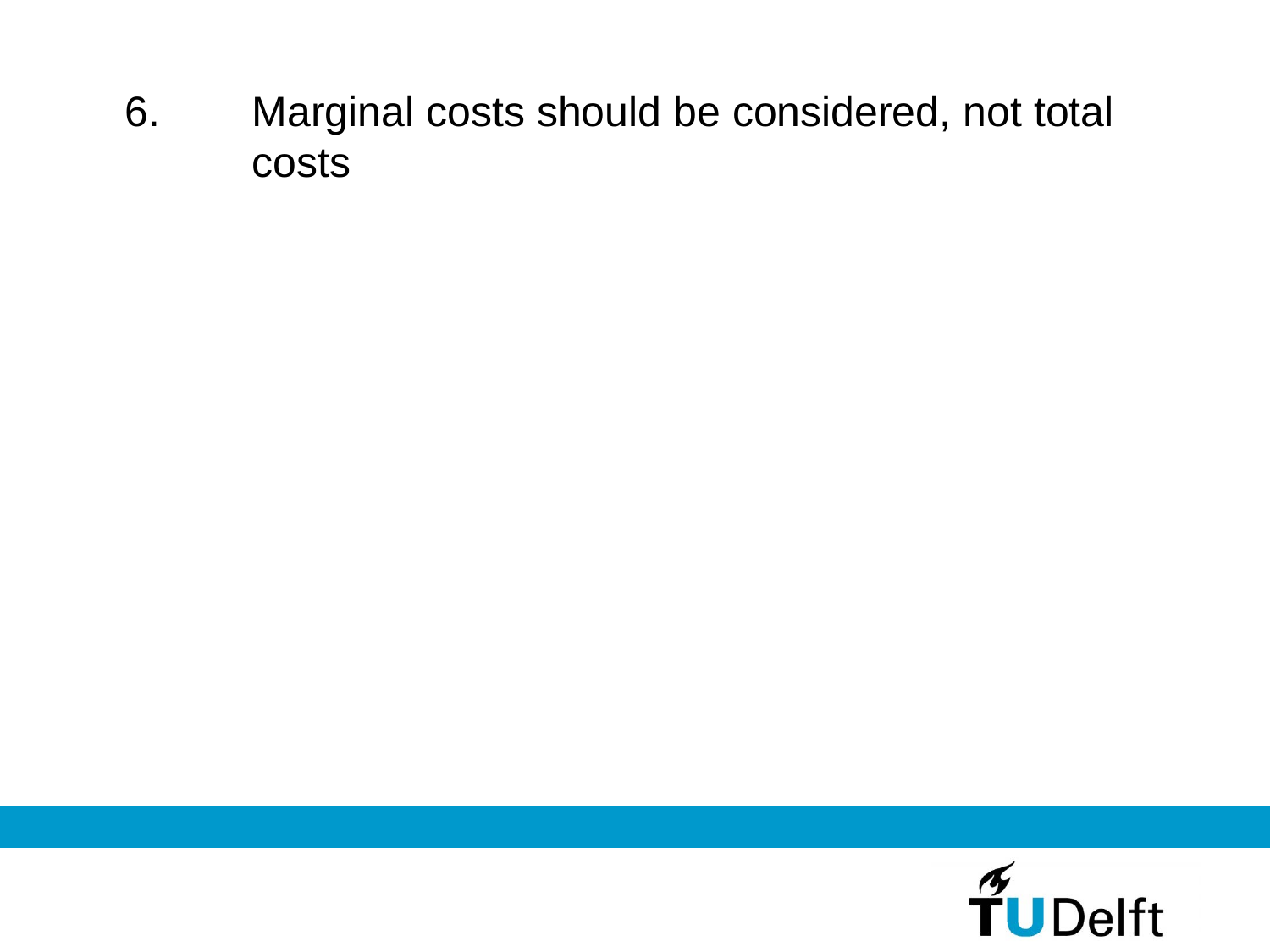# **INDIRECT COSTS: CHALLENGES**

- 7. Safety regulations for road vehicles have several indirect effects
- More weight energy, CO2
- More expensive car ownership and use
- More comfortable
- Impact on other cars
- Speed limits

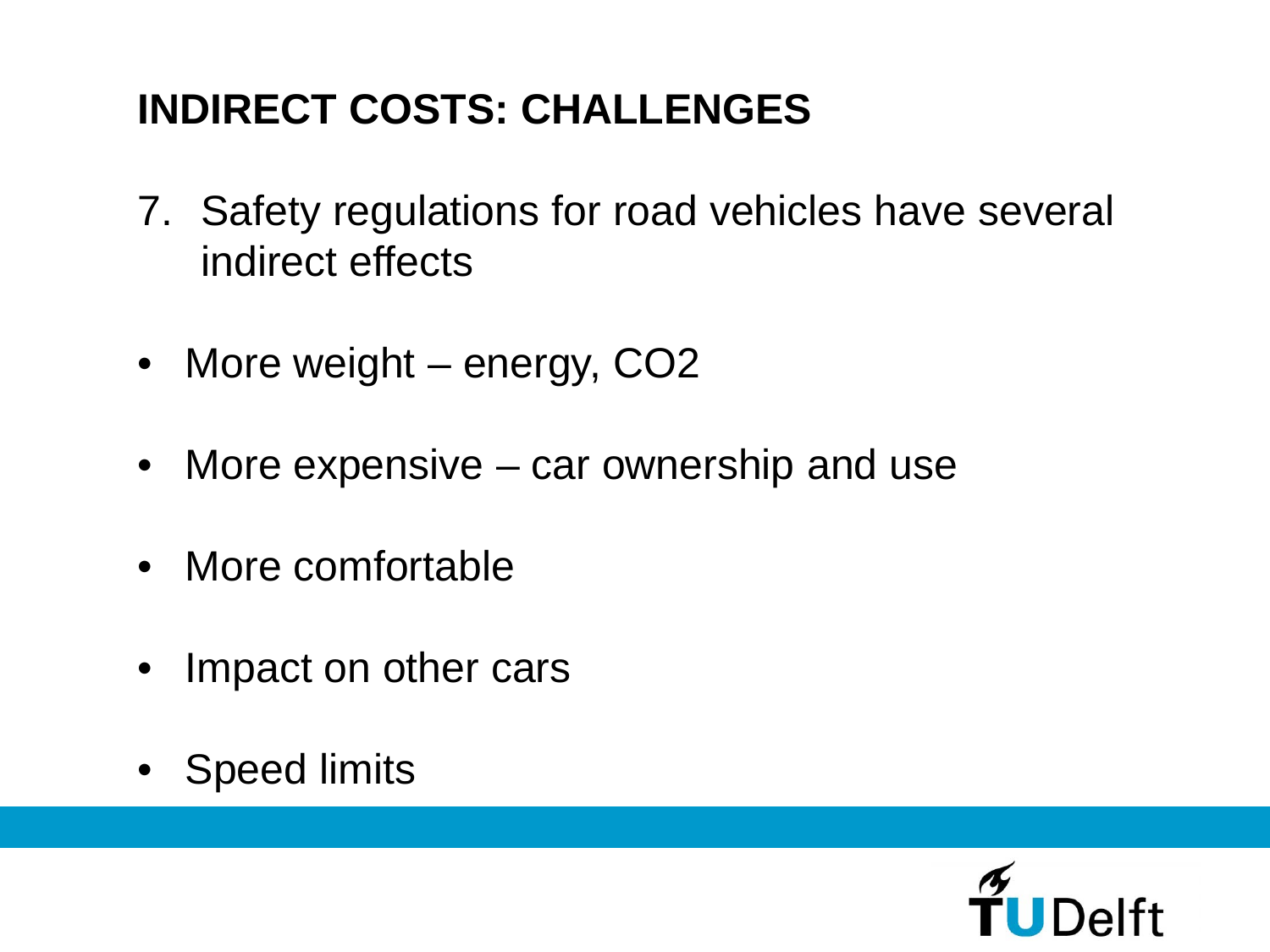### **8. Speed limits have welfare costs**

- Travel time savings / congestion levels
- Reliability
- Fun of driving
- Should time savings of speeding be counted?

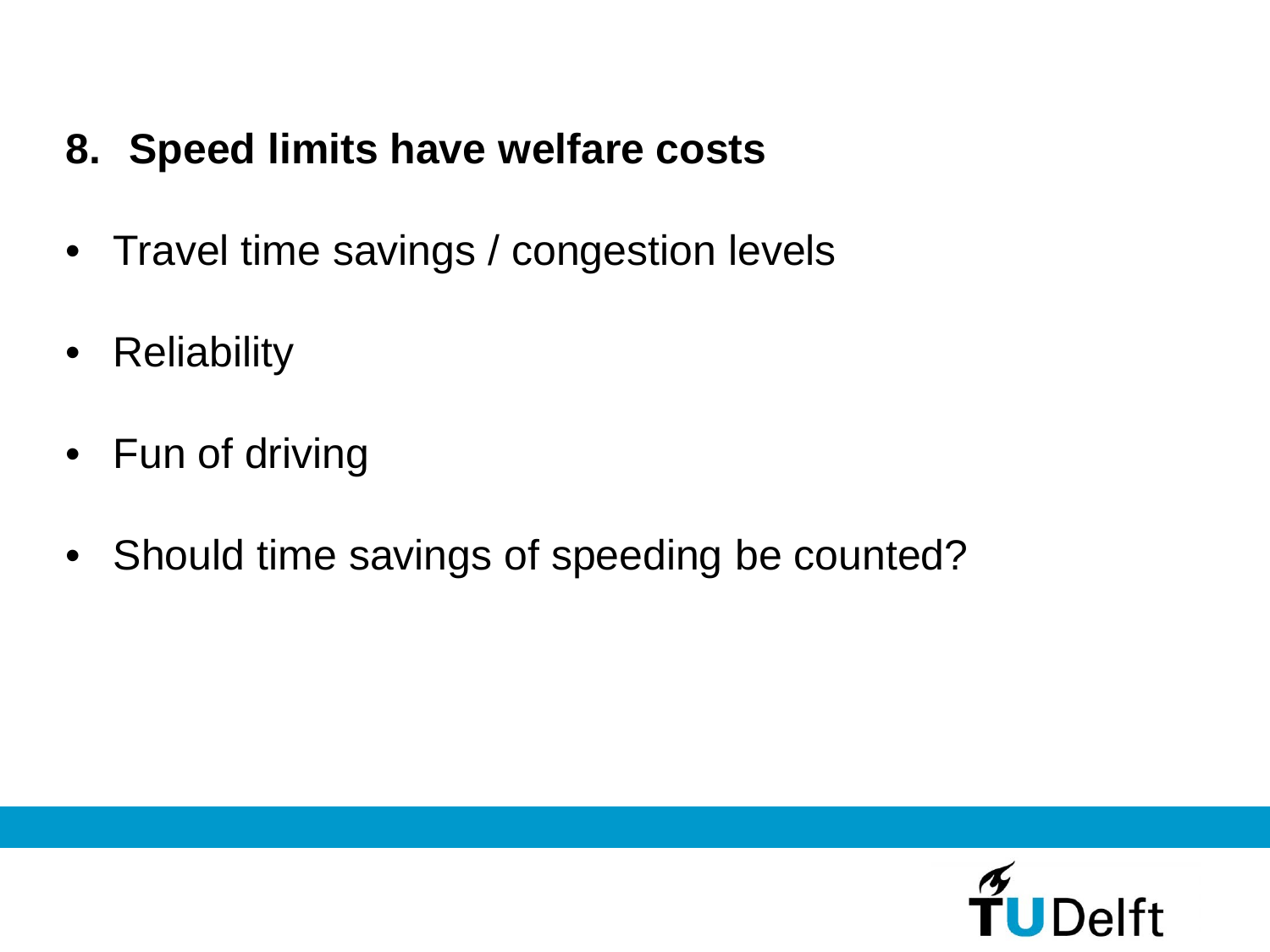**9. Cars are positional goods, which reduces the welfare loss of a shift to smaller cars**



**A**

**B**





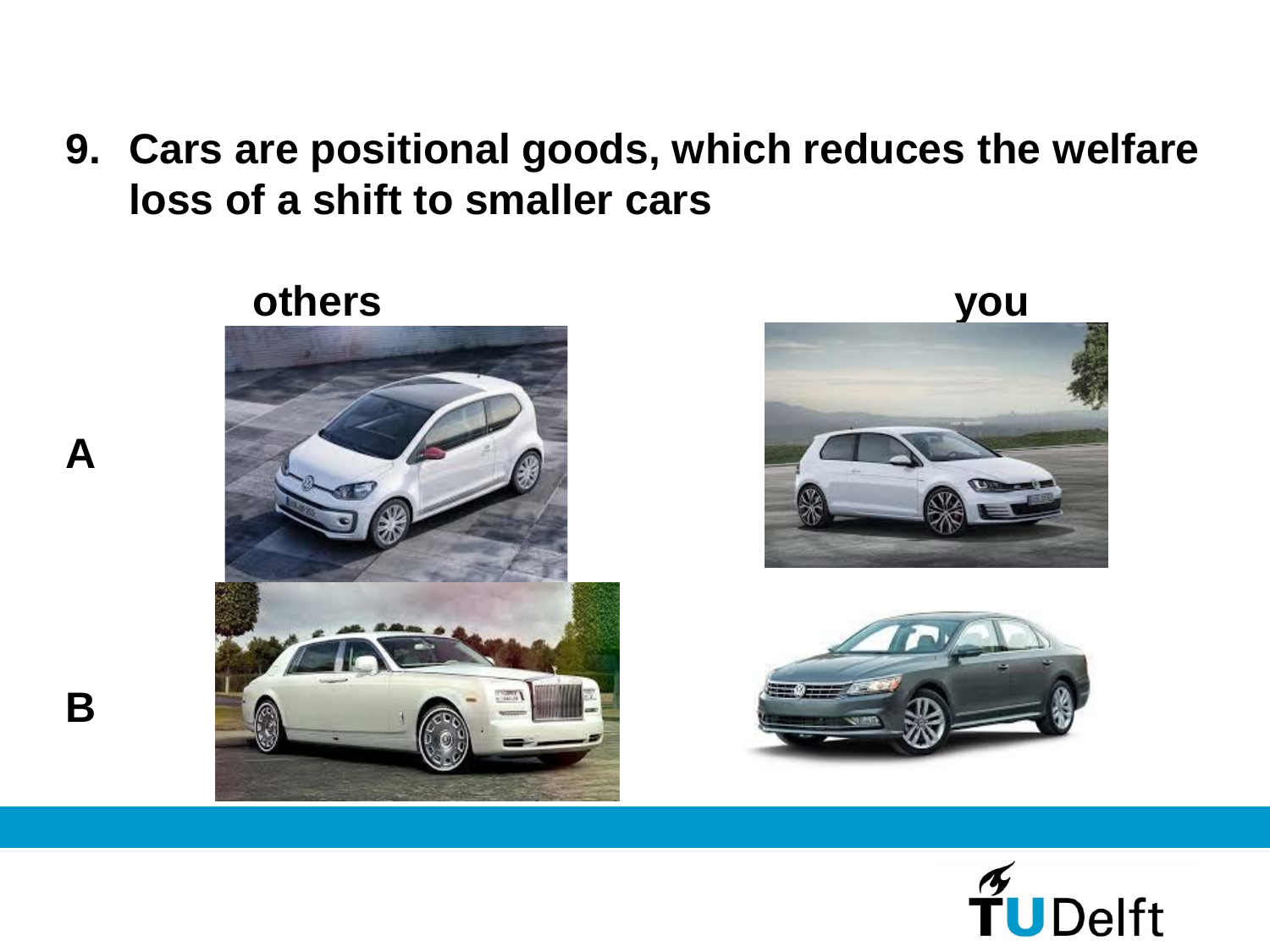### **10.Regulations can have advantages in the area of transaction costs**

Policy making costs money

First time regulations: time consuming. But less than pricing?

Further tightening: relatively cheap?

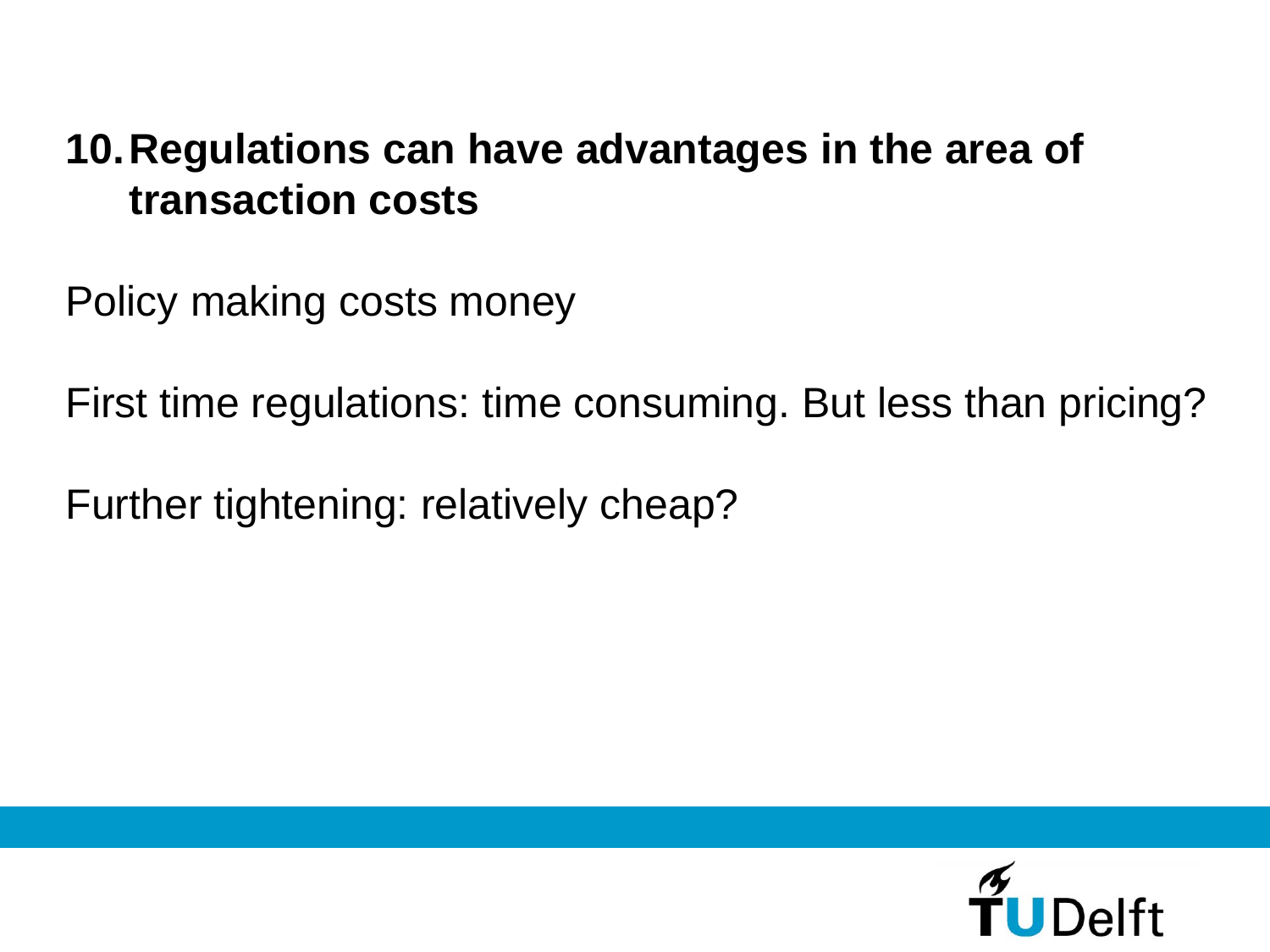# BENEFITS: CHALLENGES

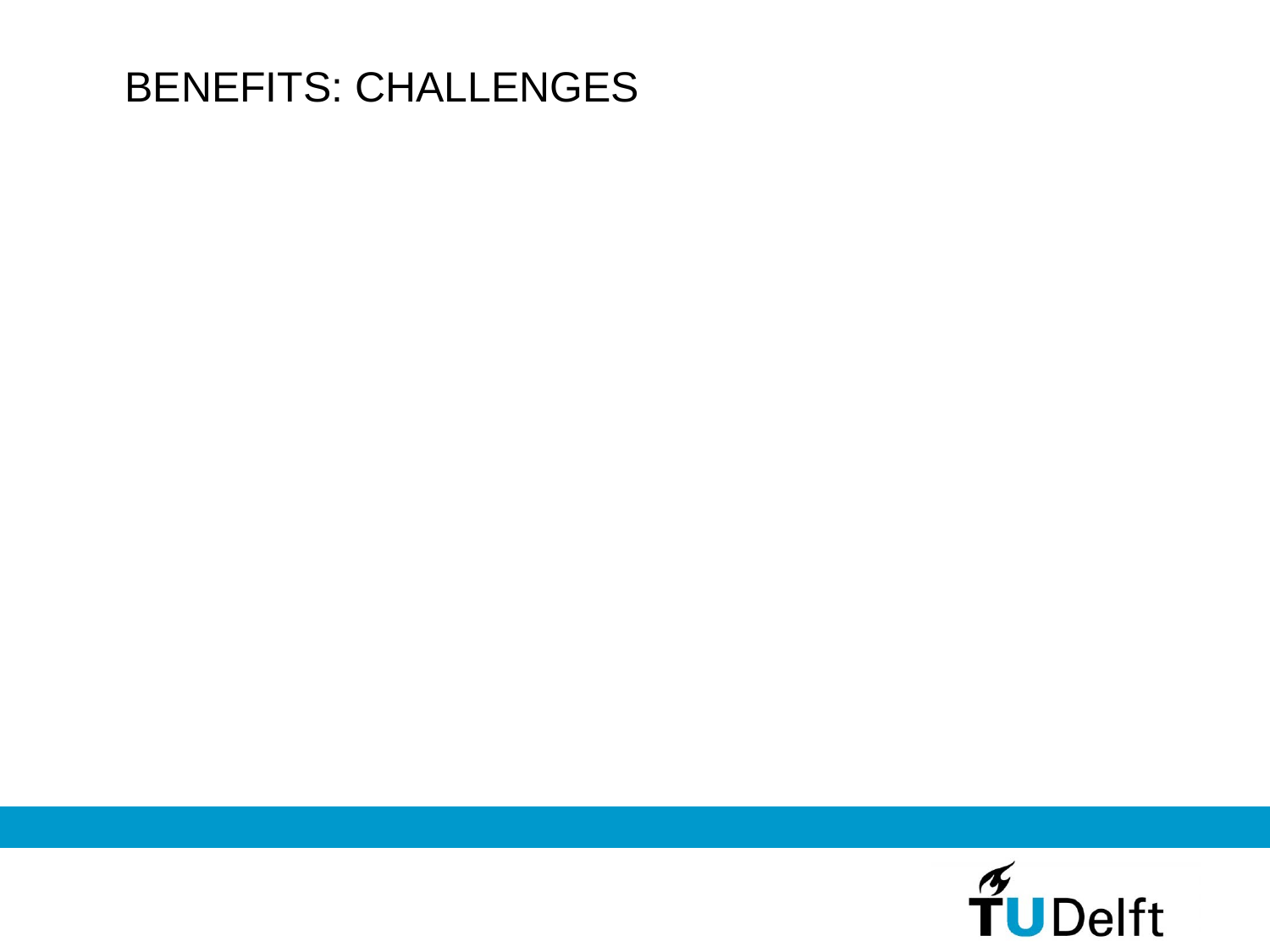### 11.Tests often poorly match real world conditions

# 12.Manipulation undermines effects



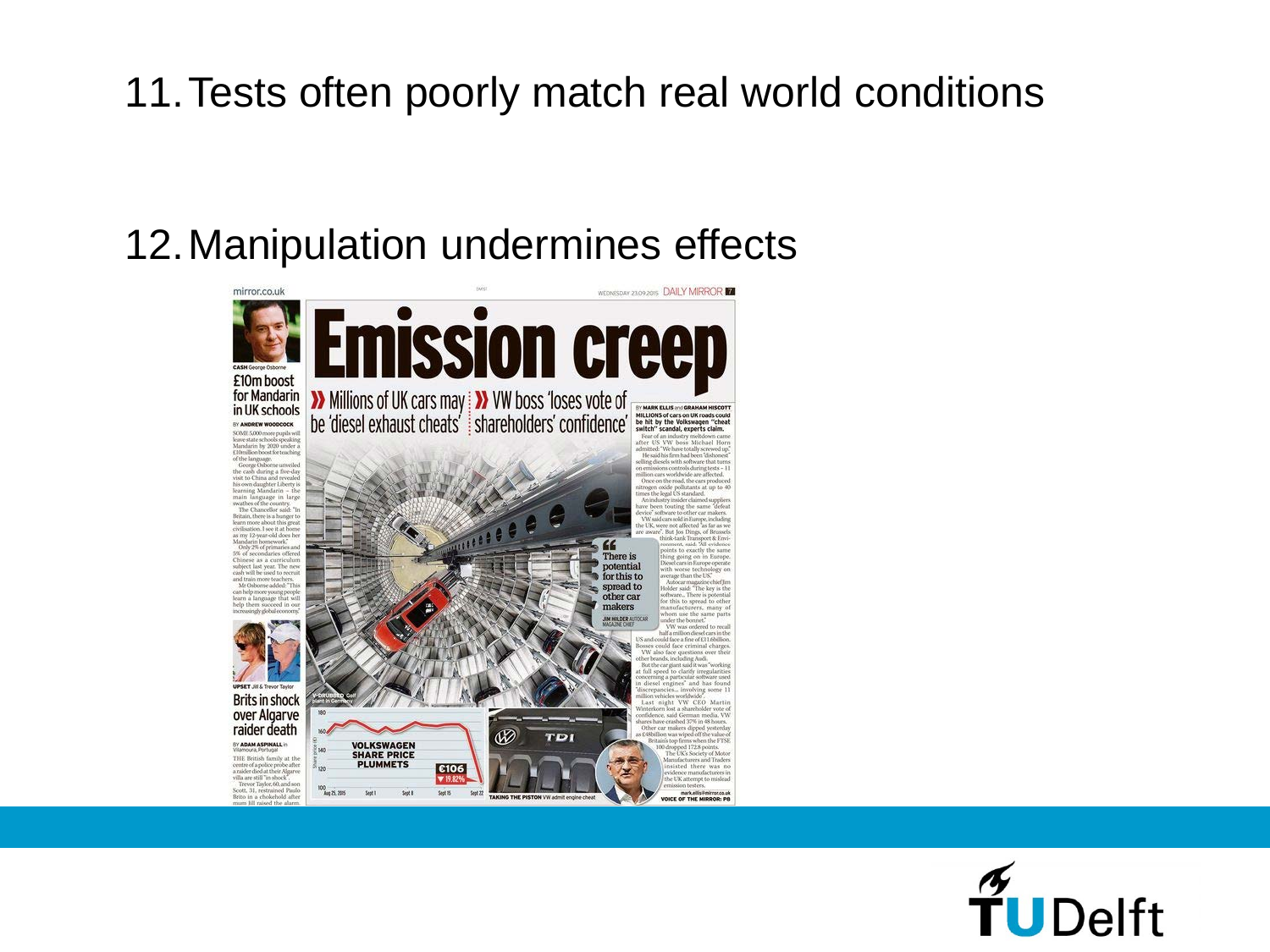13.Unit prices of emissions and safety improvements change over time, preferences for the environment and safety are not constant

Same applies to the marginal value of travel time savings.

Higher incomes? Higher value for safety, environment





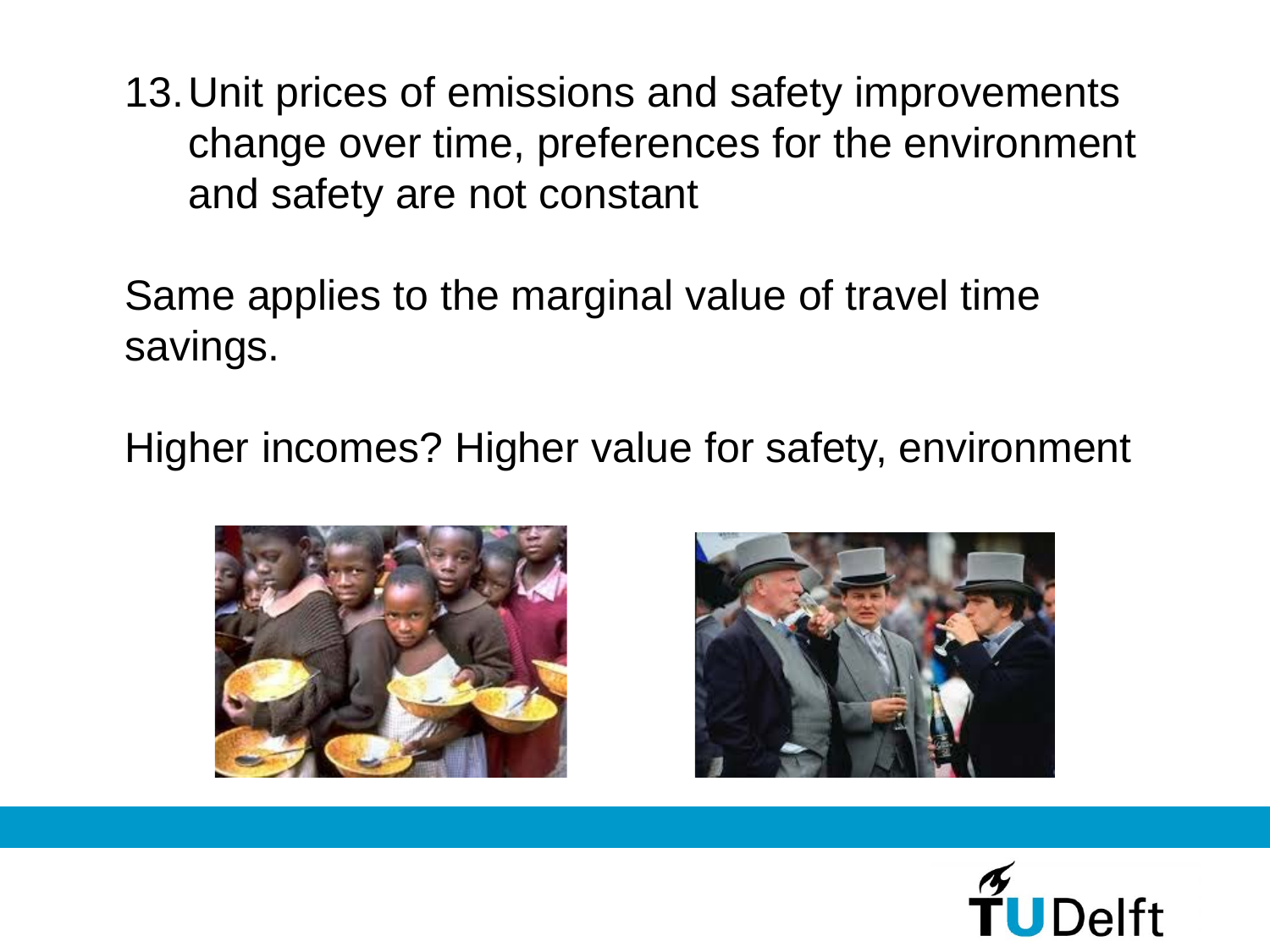### **14.The performance of technologies may change over time**





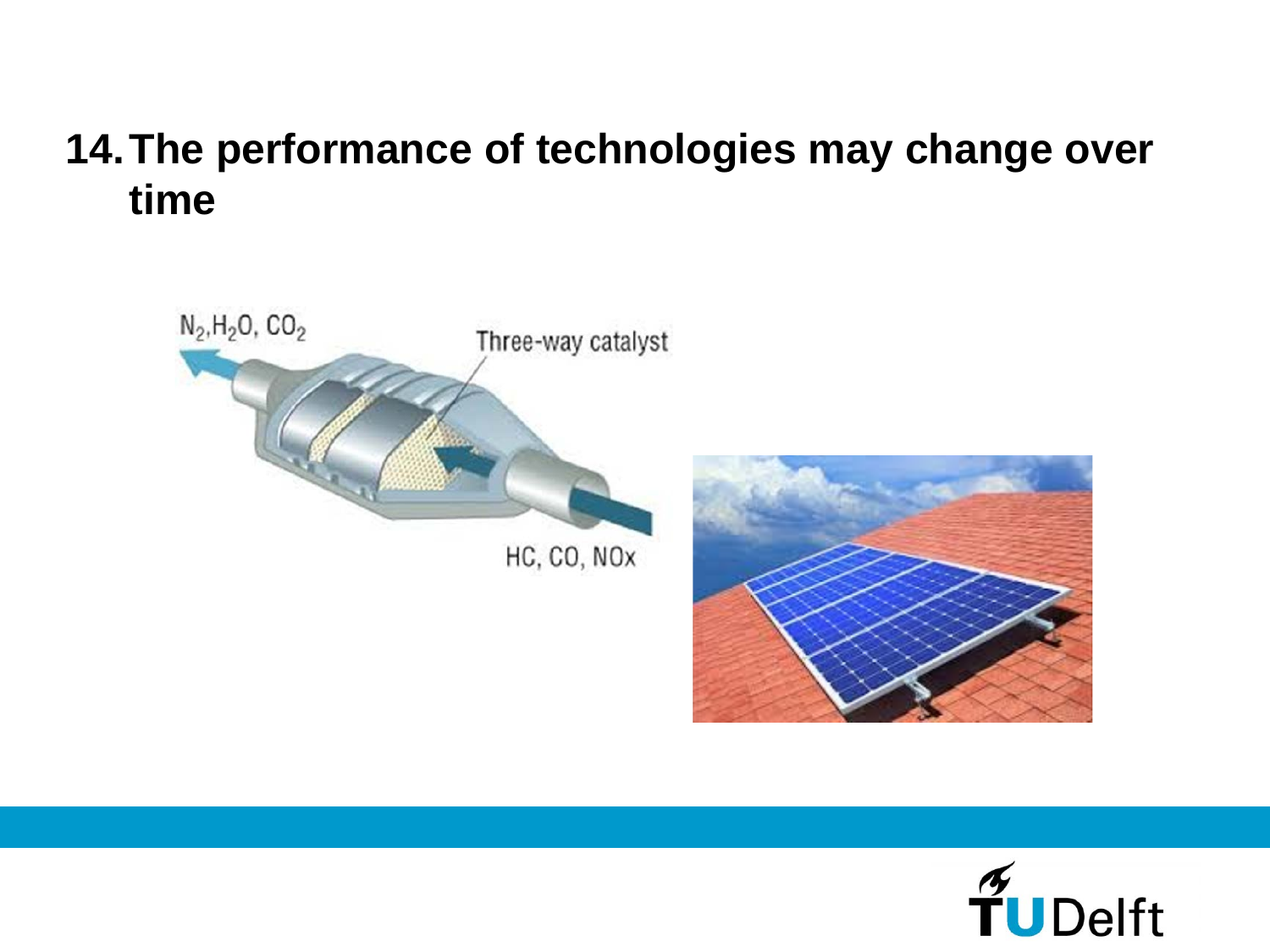## IMPLICATIONS FOR CBA

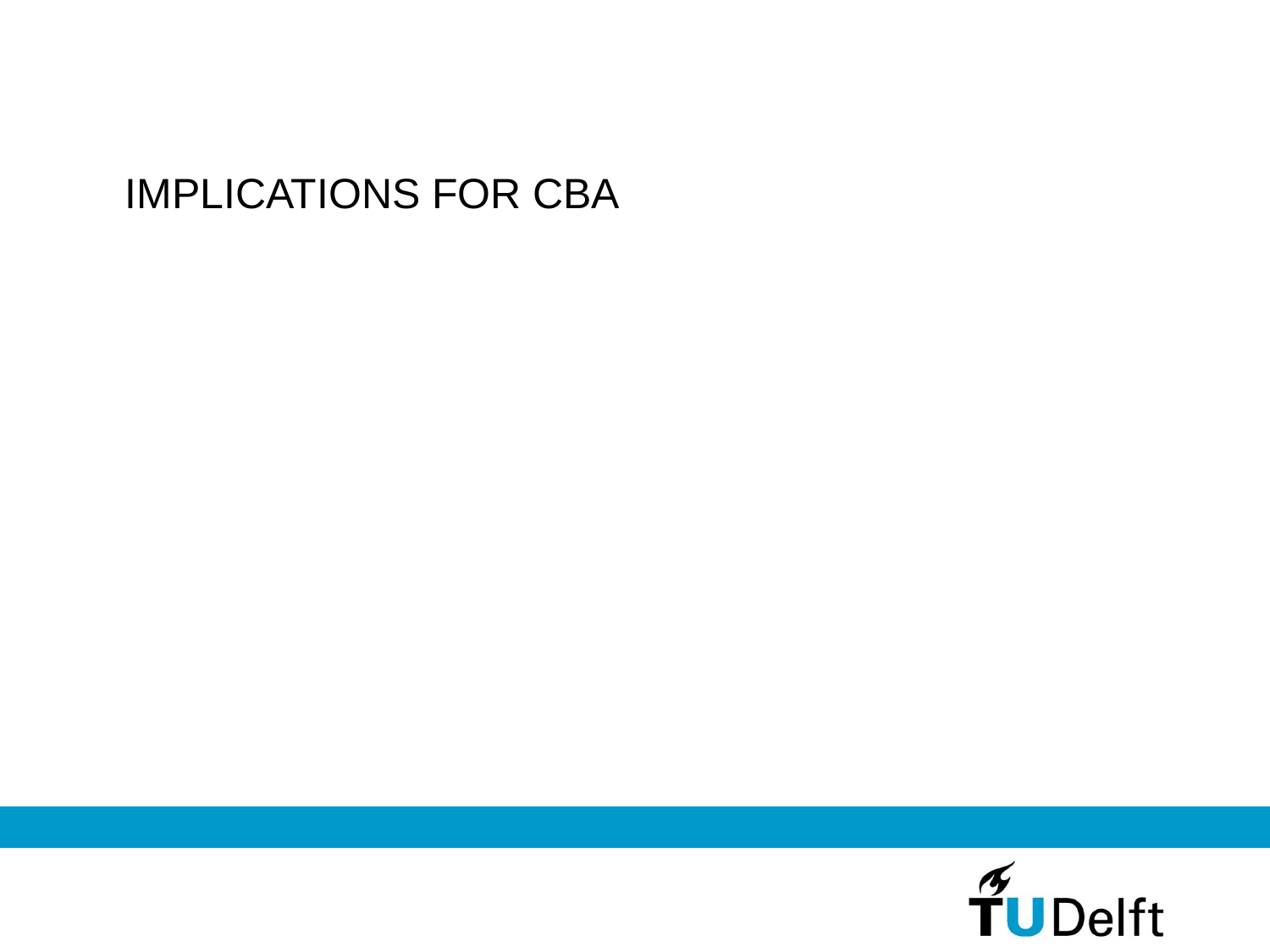- 1. Estimate unit costs based on literature of comparable technologies, and expert judgments
- 2. Include a margin for possible future unit costs, and estimate the impact on CBA outcomes
- 3. Make an estimation of the 'break-even' points of unit costs: how low should they be in which year to have 'positive' results?
- 4. Consider indirect effects

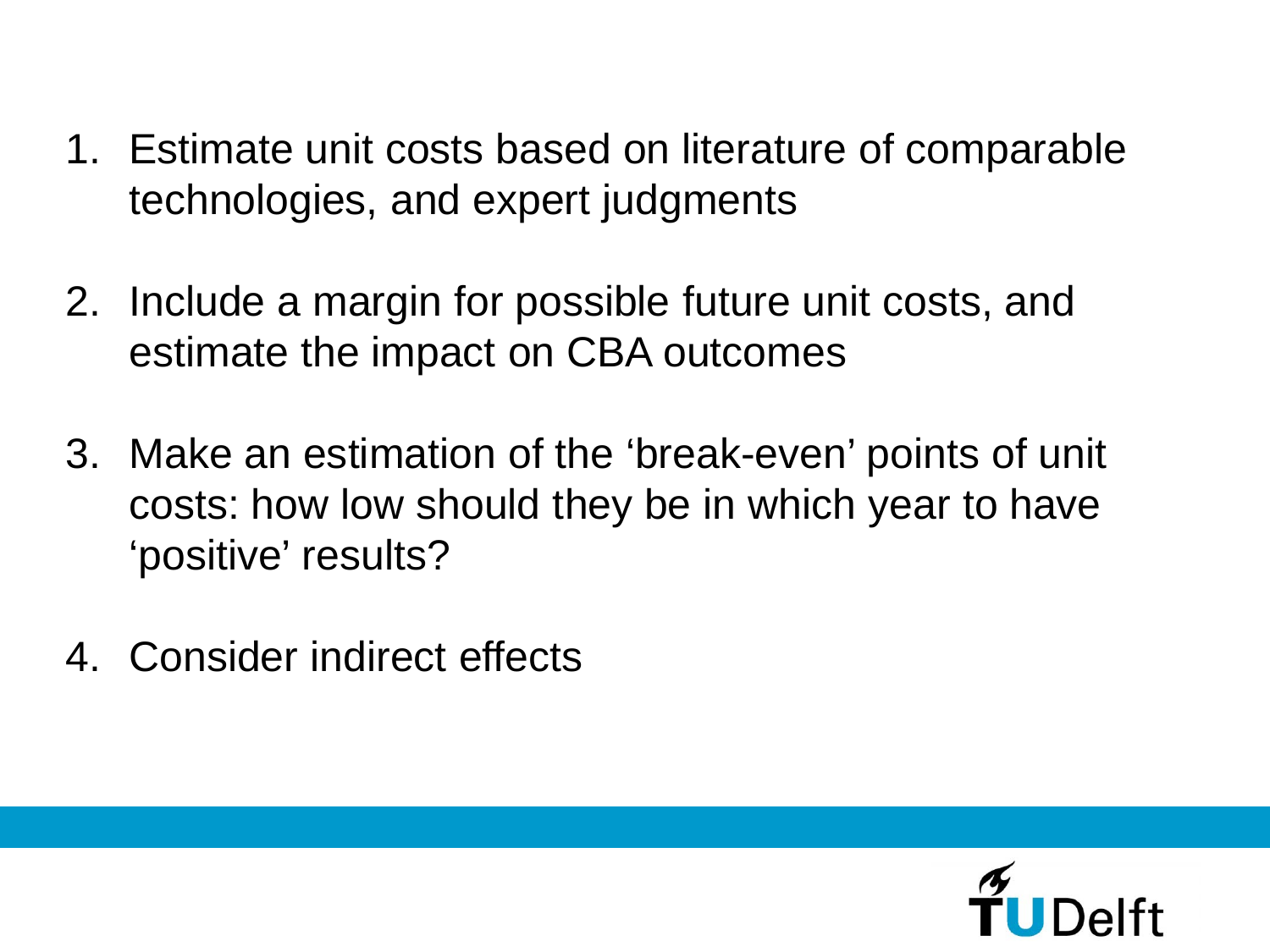- 6. Make a decent analyses of the reference case, which is often not 'do nothing', or 'no change'.
- 7. Consider increases in future preferences for the environment and safety
- 8. Improve tests, so that these match real world conditions as well as possible, and cover all regular driving conditions.

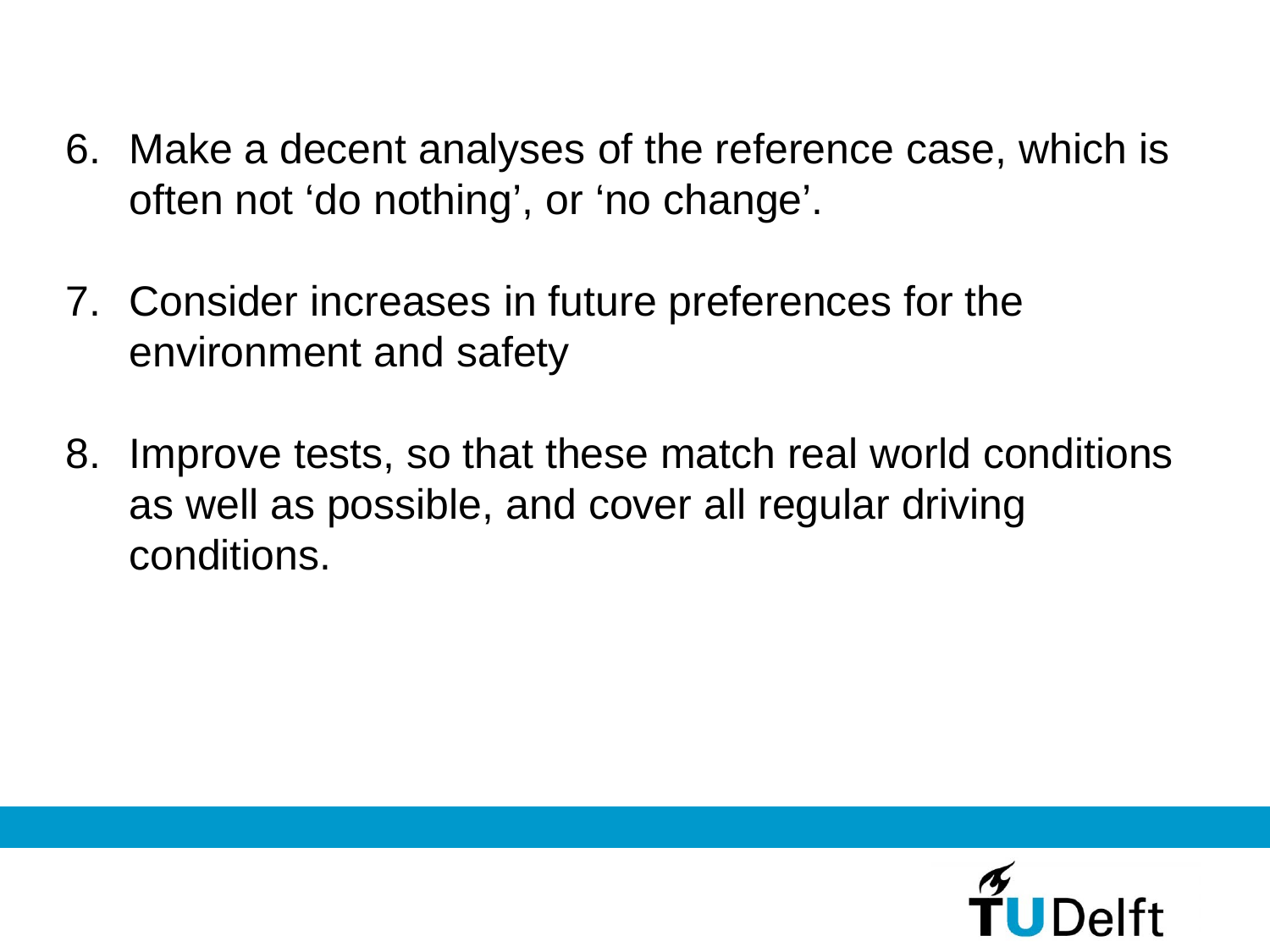- 9. Reduce options for manipulations as much as possible
- 10. Environmental regulations: increase the focus on inspections and maintenance

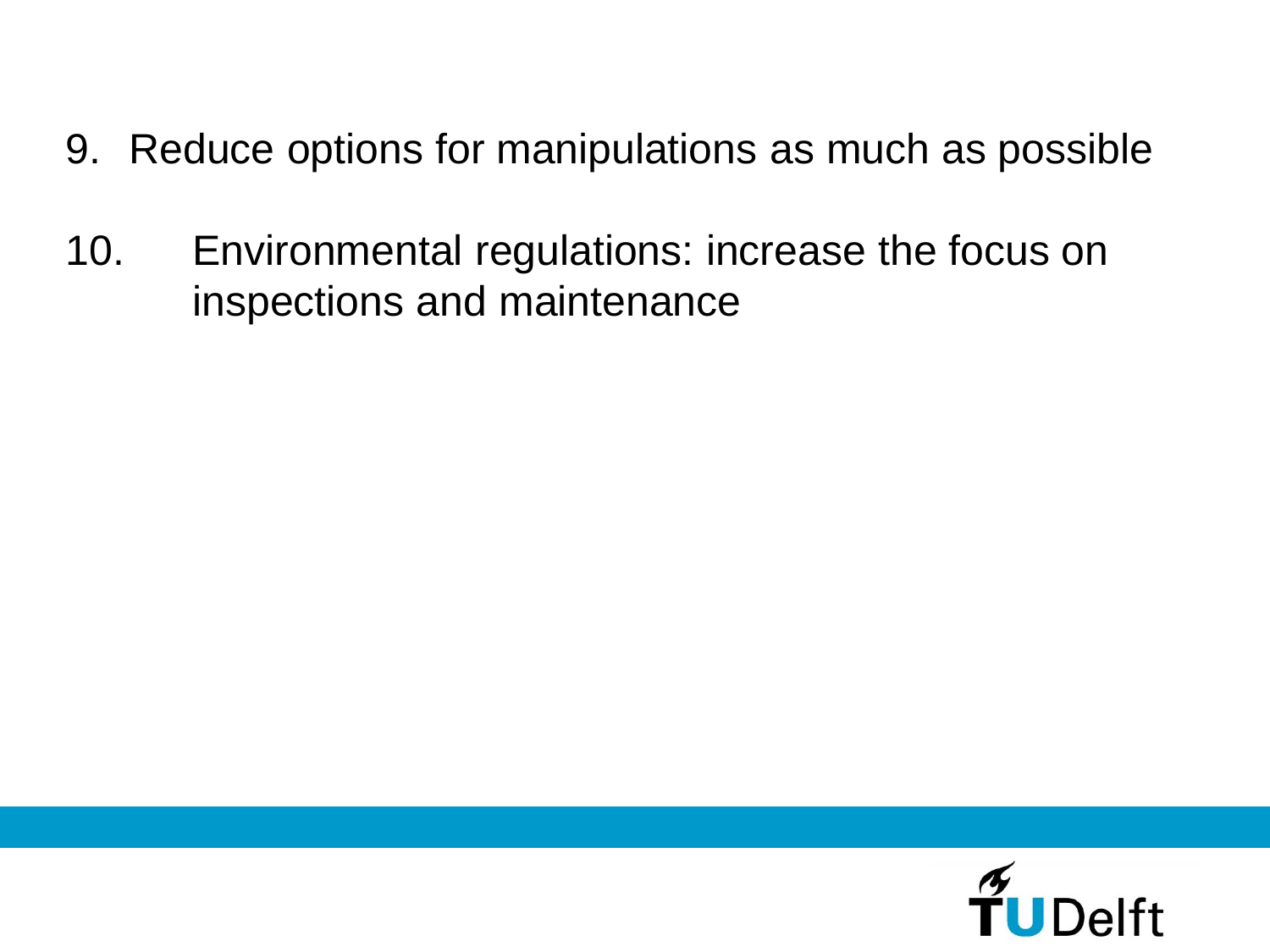# **ETHICAL CONSIDERATIONS**

- 1. Distribution effects
- 2. Long term effects hardly count in a CBA but can be very relevant

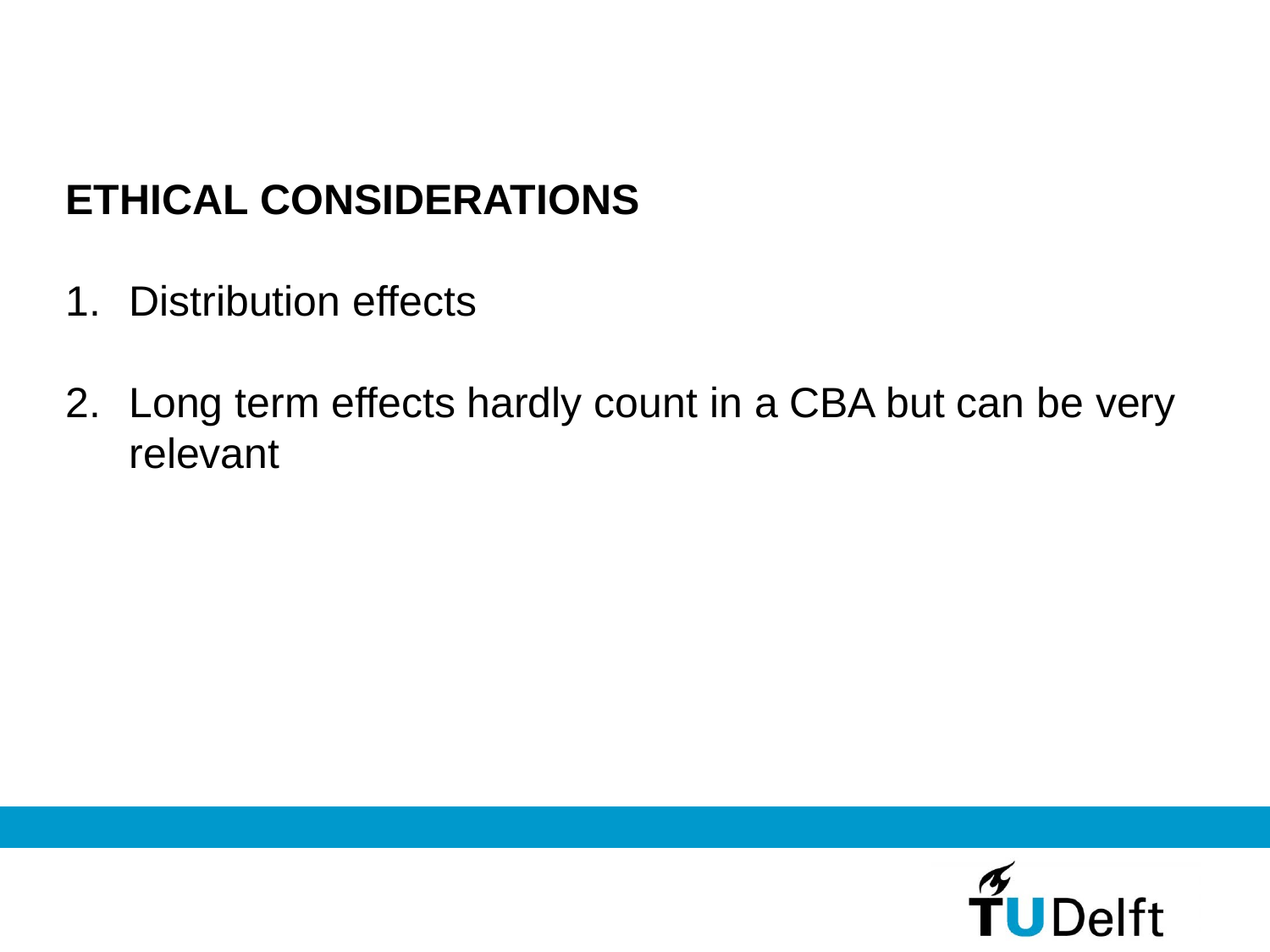### 3. Safety: impact on other road users

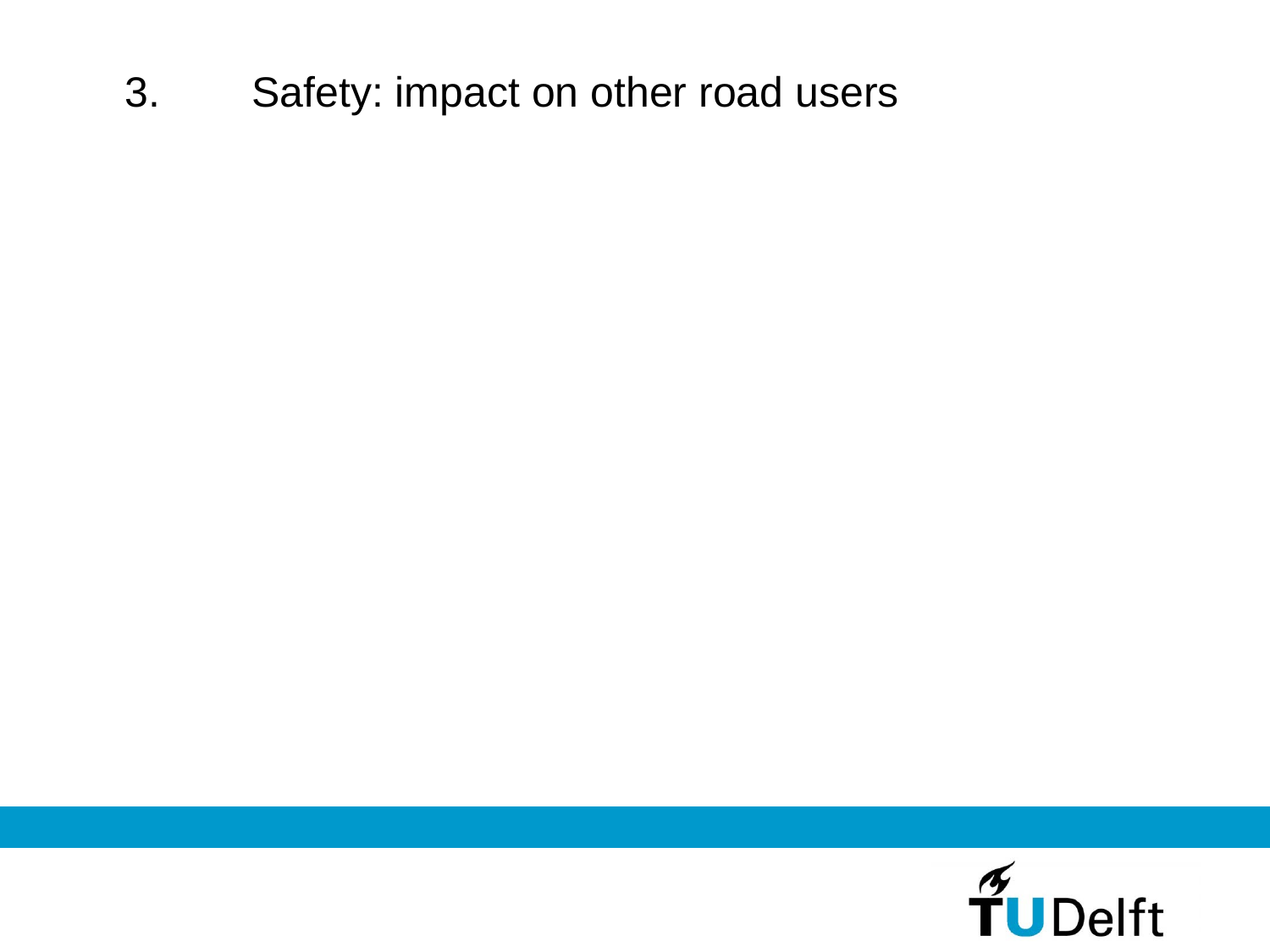#### 4. Poor versus rich

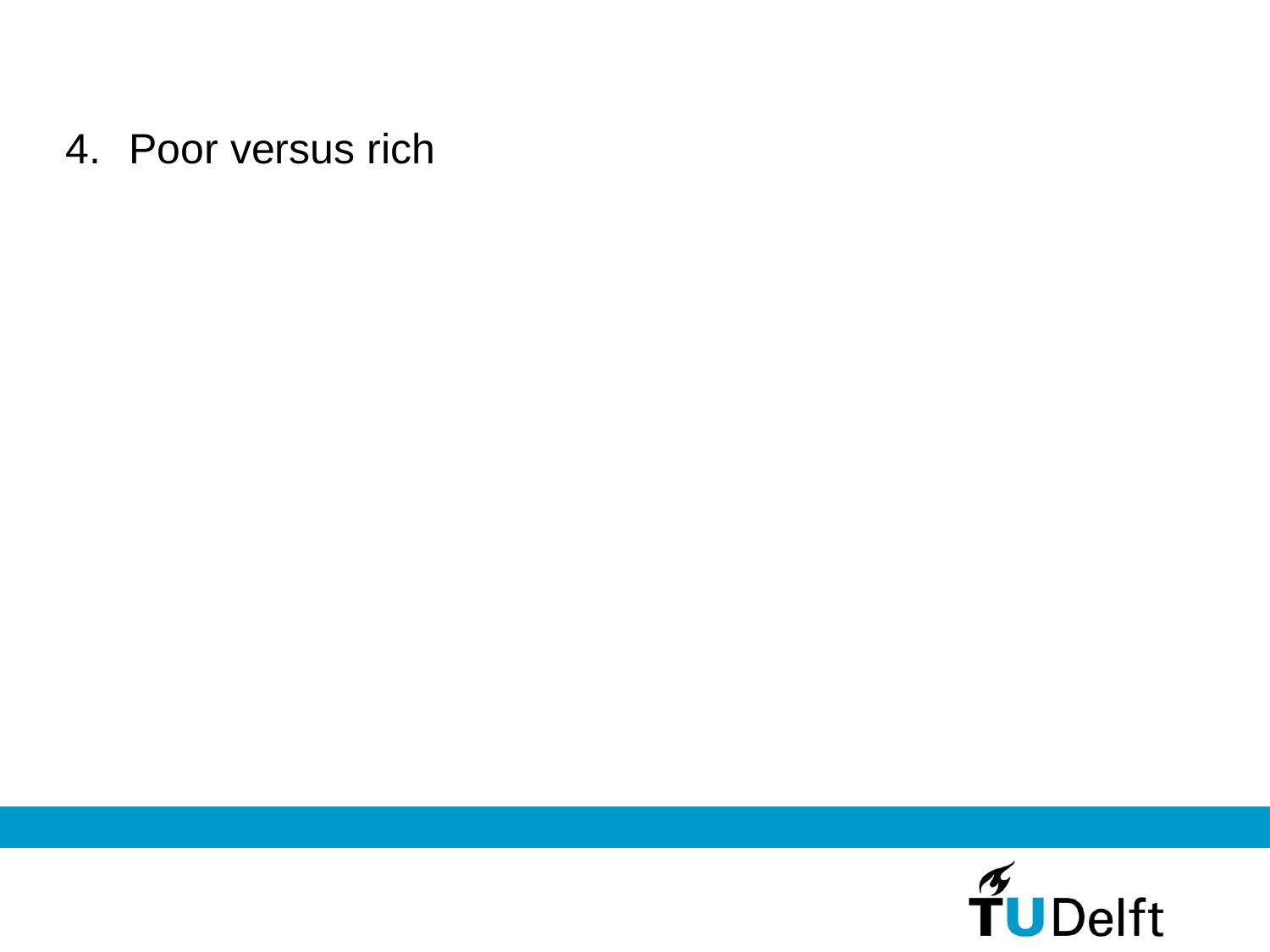5. How to value safety effects?

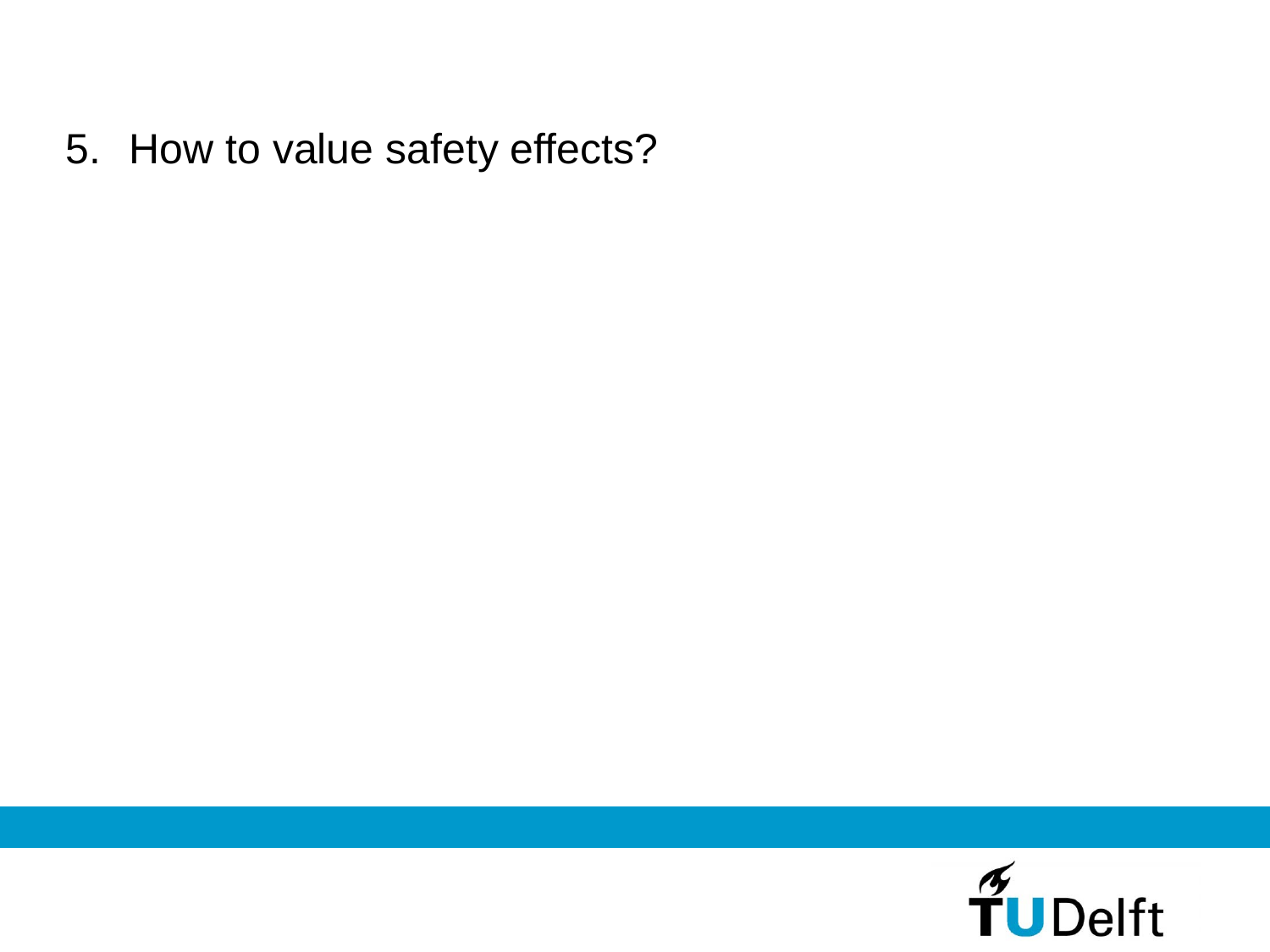6. Not only consequences are relevant

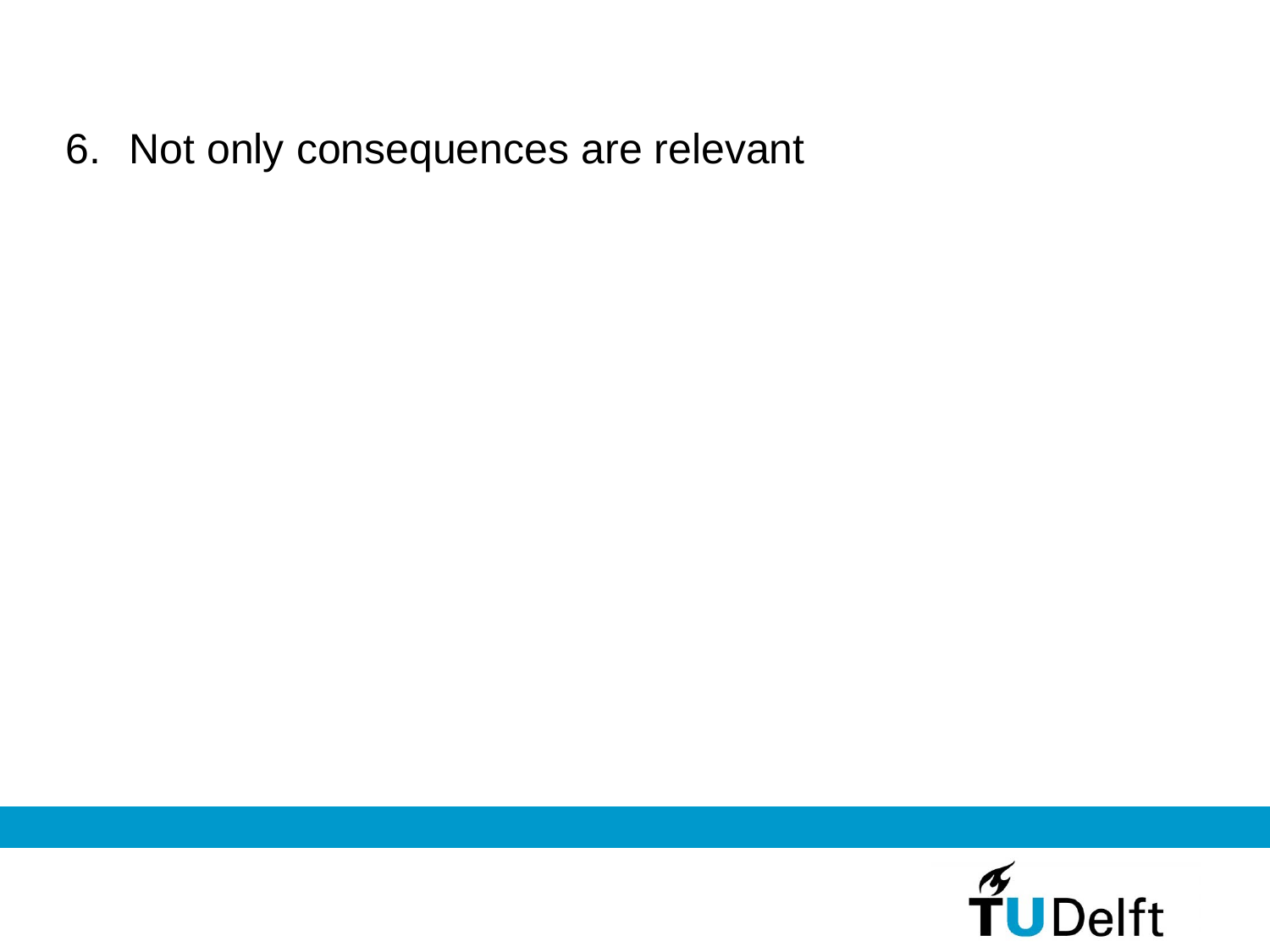# **CONCLUDING REMARKS**

- Regulations can in several ways have an impact on determinants for the environmental and safety impacts of the transport system. These determinants are: volume, modal split, technology, and the way vehicles are used.
- A CBA is a potentially useful instrument to ex ante evaluate effects of regulations in the area of road safety and the environment.

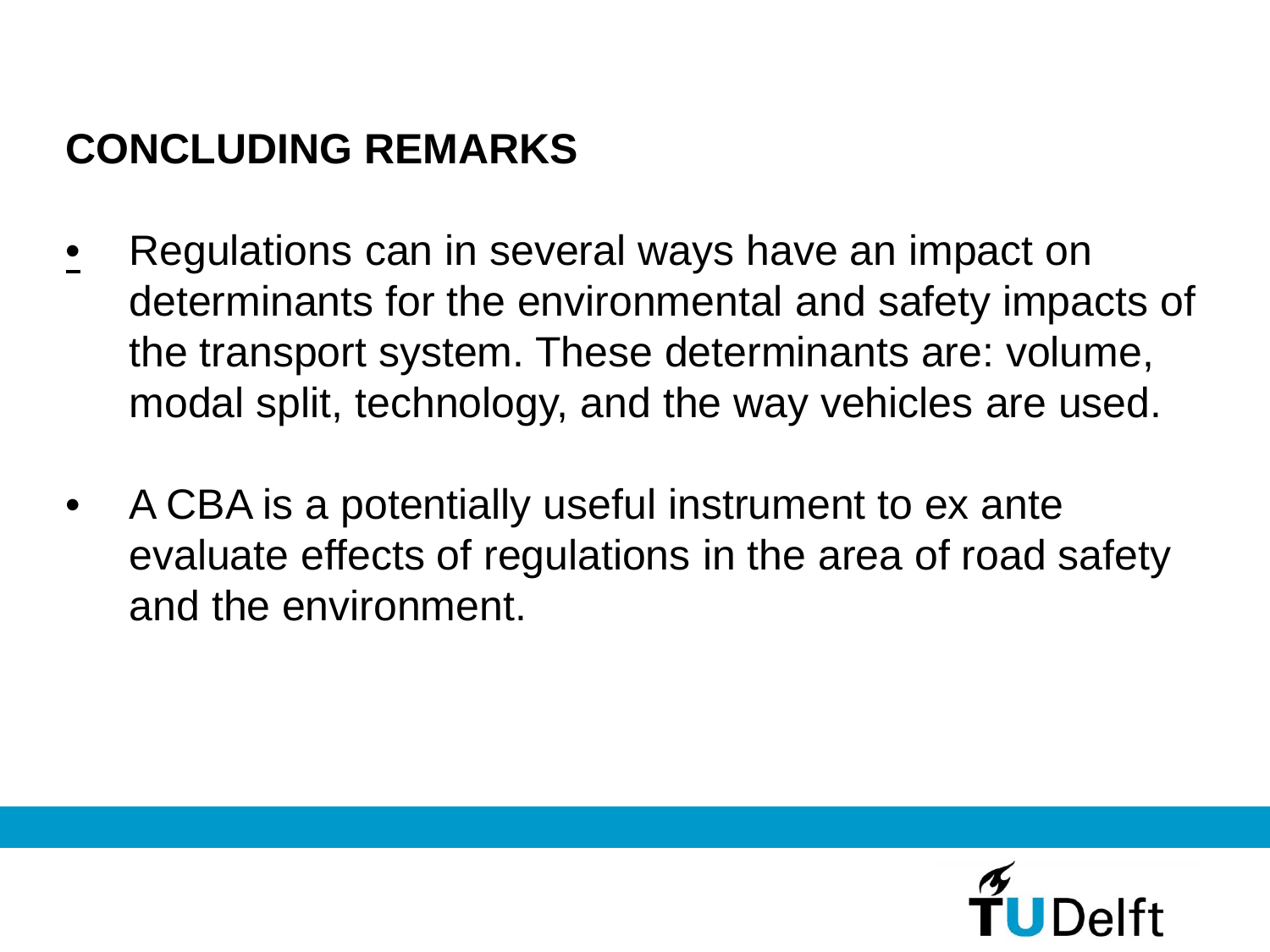- Estimating direct costs of regulations can be difficult, and especially estimating changes in unit costs over time can be problematic. Also changing preferences for the environment and safety can be very relevant
- Regulations can have indirect effects, and these can both be very important in policy debates, as well as be substantial from a welfare perspective
- Ethical considerations are not included in CBA, but can be relevant for policy making and the wider public.